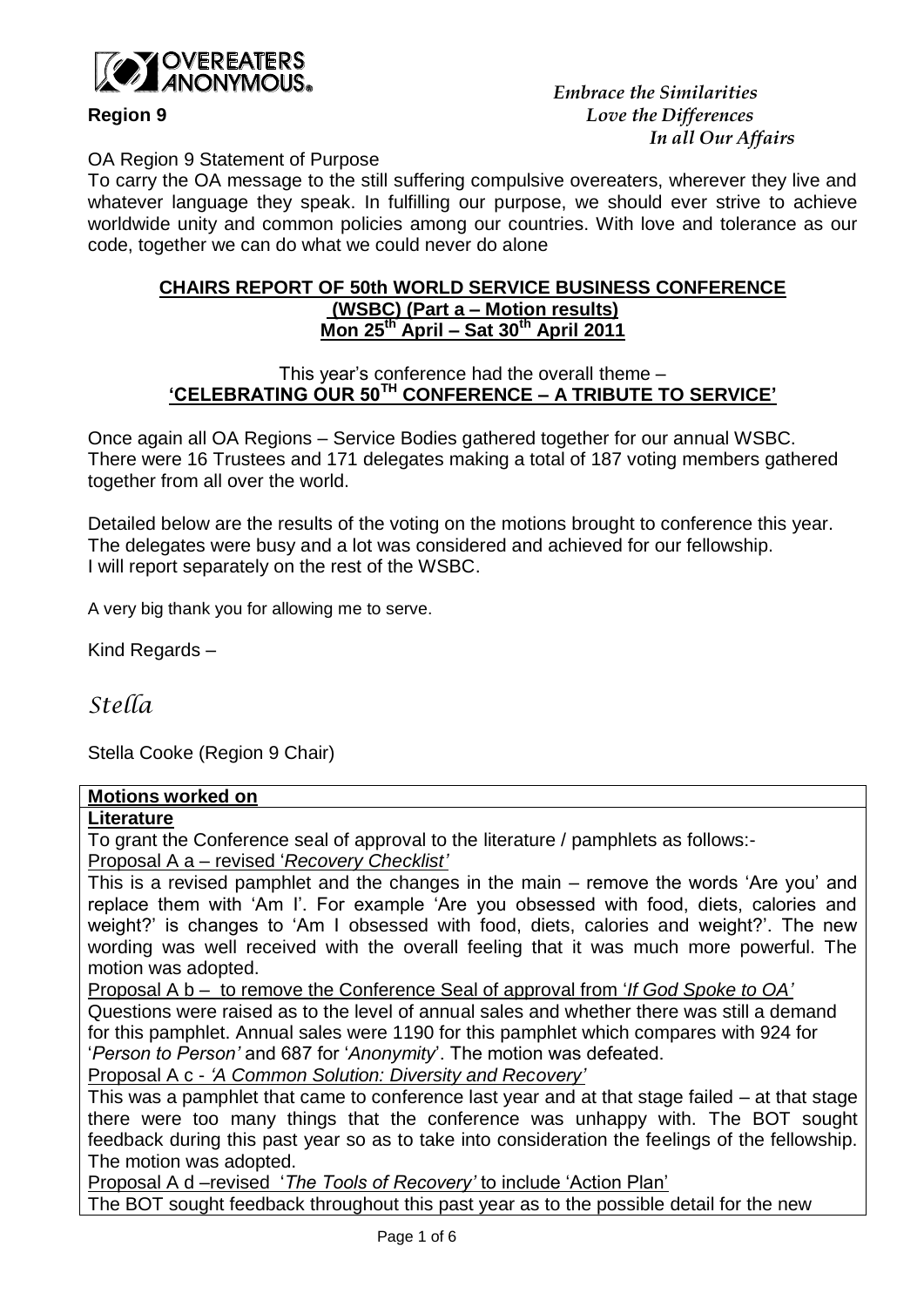

## *Embrace the Similarities* **Region 9** *Love the Differences In all Our Affairs*

'Action Plan' – The motion was adopted. Here is the new section for that tool (you may cut this section out and insert into 'old' pamphlets that do not contain the tool):-

 ' An action plan is the process of identifying and implementing attainable actions, both daily and long – term, that are necessary to support our individual abstinence and emotional, spiritual and physical recovery. While the plan is ours, tailored to our own recovery process, most of us find it important to work with a sponsor, fellow OA member and / or appropriate professional to help create it. This tool, like our plan of eating, may vary widely among members and may need to be adjusted as we progress in our recovery.

 For example, a newcomer's action plan might focus on planning, shopping for and preparing food. Some members may need a regular fitness routine to improve strength and health, while others may need to set exercise limits in order to attain more balance. Some of us may need an action plan that includes time for meditation and relaxation or provides strategies for balancing work, personal interactions with family and friends, and our program. Others may need help to organise their homes; deal with their finance; and address medical, dental or mental health issues.

 Along with working the Steps on a daily basis, an action plan may incorporate use of the other OA tools to bring structure, balance and manageability into our lives. As we use this tool, we find that we develop a feeling of serenity and continue to grow emotionally and spiritually while we make measurable progress one day at a time.'

## **Policy Motions**

Proposal A – To discontinue the matching grant program that was established in 2005. The feeling was that this program was serving sufficient purpose to justify the administration The motion was adopted.

Proposal B - To change the wording on our policy regarding use of titles of speakers at OA

functions. The motion was adopted.

The new policy is as follows:

'The World Service Business Conference of Overeaters Anonymous, suggests that intergroups, regions, individual groups or any other sponsoring service bodies refrain from publishing the names of non-OA titles of speakers/leaders at OA functions in any informational materials (flyers, newsletters, etc.) OA service titles (but not names) may be used when a speaker/leader is performing the service responsibility of his or her OA office.'

Proposal C – To include the Tools of Recovery of OA in the Conference Policy Manual. Whilst a list of tools is known to the fellowship and is listed in the Suggested Meeting Format it has never been officially voted on by the fellowship. This motion effectively will result in the tools being part of the group conscience of OA as a whole.

The motion was adopted.

Proposal D – To remove the Tool – 'Action Plan' that was voted upon and adopted in 2010. The motion failed.

Proposal E – To remove OA's Conference Seal of Approval from all AA literature other than AA's *Big Book* - *Alcoholics Anonymous* and AA's *Twelve Steps and Twelve Traditions*. The motion failed.

Proposal F – To Web Cast the WSBC in 2012.

The main concerns raised included  $-$  a) challenge to anonymity of those members attending, b) cost, c) change of camaraderie/ atmosphere at WSBC amongst physical attendants and thus its success and d) the fact that due to time zone differences there would be little advantage to remote regions such as R9 to attend (it is worthwhile noting that Business session II on Thursday and session IV on Friday that take place between 1.00 – 5.00 pm in Albuquerque would in effect be 9.00 pm – 1.00am in Europe). The motion failed. Proposal G, H & I did not receive 50 percent of the votes needed to qualify for the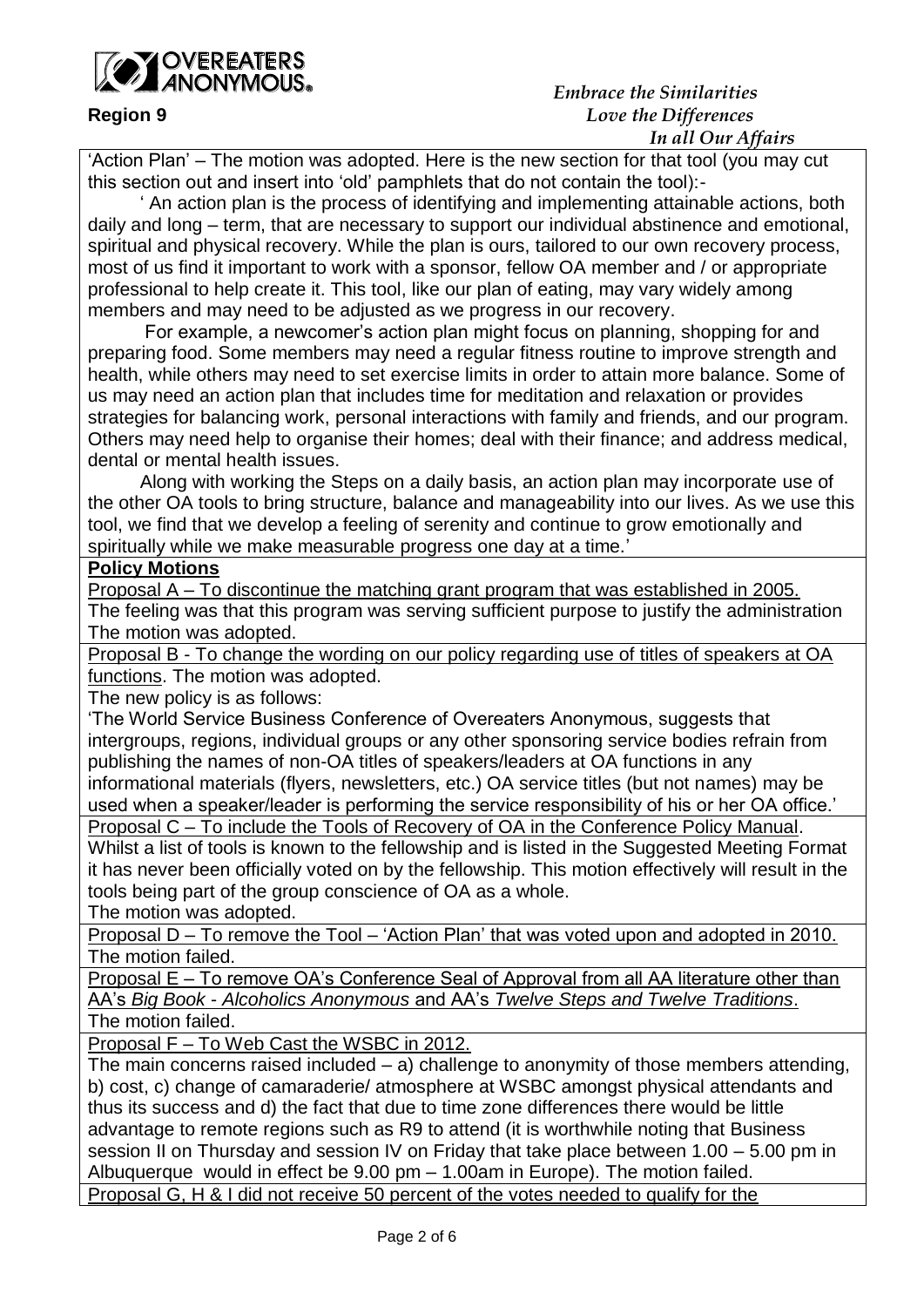

Conference agenda. Proposal J – To adopt a the following:- 'Statement on Public Media While Overeaters Anonymous has no opinion on outside issues, including social media, the delegates of the 2011 World Service Business conference recommend against any OA member, group or service body endorsing (sponsoring, creating funding or using) for OA purposes and public media of communication where the personal anonymity of OA members cannot be maintained.' This will provide guidance that whilst exploiting technology can be a strong vehicle for recovery – our Tradition of anonymity still needs to be honoured. The motion was adopted. Proposal K – That the Overeaters Anonymous Fellowship bestow the tile of founder to Rozanne S. This motion was adopted. The new Chairman of the Board will inform Rozanne and she will be presented with a 'gift' (TBD) that will have the title on it. Proposal L – To change the: 'Statement on Abstinence and Recovery Abstinence in Overeaters Anonymous is the action of refraining from compulsive eating and compulsive food behaviours while working towards or maintaining a healthy body weight. Spiritual, emotional and physical recovery is the result of living the Overeaters Anonymous Twelve-Step program.' The motion was adopted. This is obviously a very important change and its new wording should be widely distributed Proposal M – to change the tool 'Action Plan' to 'a Plan of Action' The motion failed. **Bylaw Amendments** Proposal 1 – Withdrawn Proposal 2 – The Conference did not have time to consider this motion Proposal 3 – To amend as follows: Article XIV – Bylaw Amendments, Section 1 – Procedure b) ….. remove *'intergroup, region'* and insert 'service body'…. c) ….. change '*forty'* to 'fifty'…. The new wording adds service boards to the service bodies receiving the notice of motions for WSBC (and agenda questionnaire) and increased the approval level for consideration at WSBC to 50% so as to be consistent. Both New Business Motions and Motions to change Bylaws now require 50% approval from the responding service bodies to the agenda questionnaire for consideration at WSBC. Adopted. Proposal 4 – To amend as follows: Article V – Overeaters Anonymous Groups, Section 2 – Composition b) Groups compose the intergroups and service boards as set forth in Articles Vi and VIII hereof. The new wording was changed to include 'service boards'. Adopted. Proposal 5 – To amend as follows: Article VI – Intergroups

Section 2 – Registration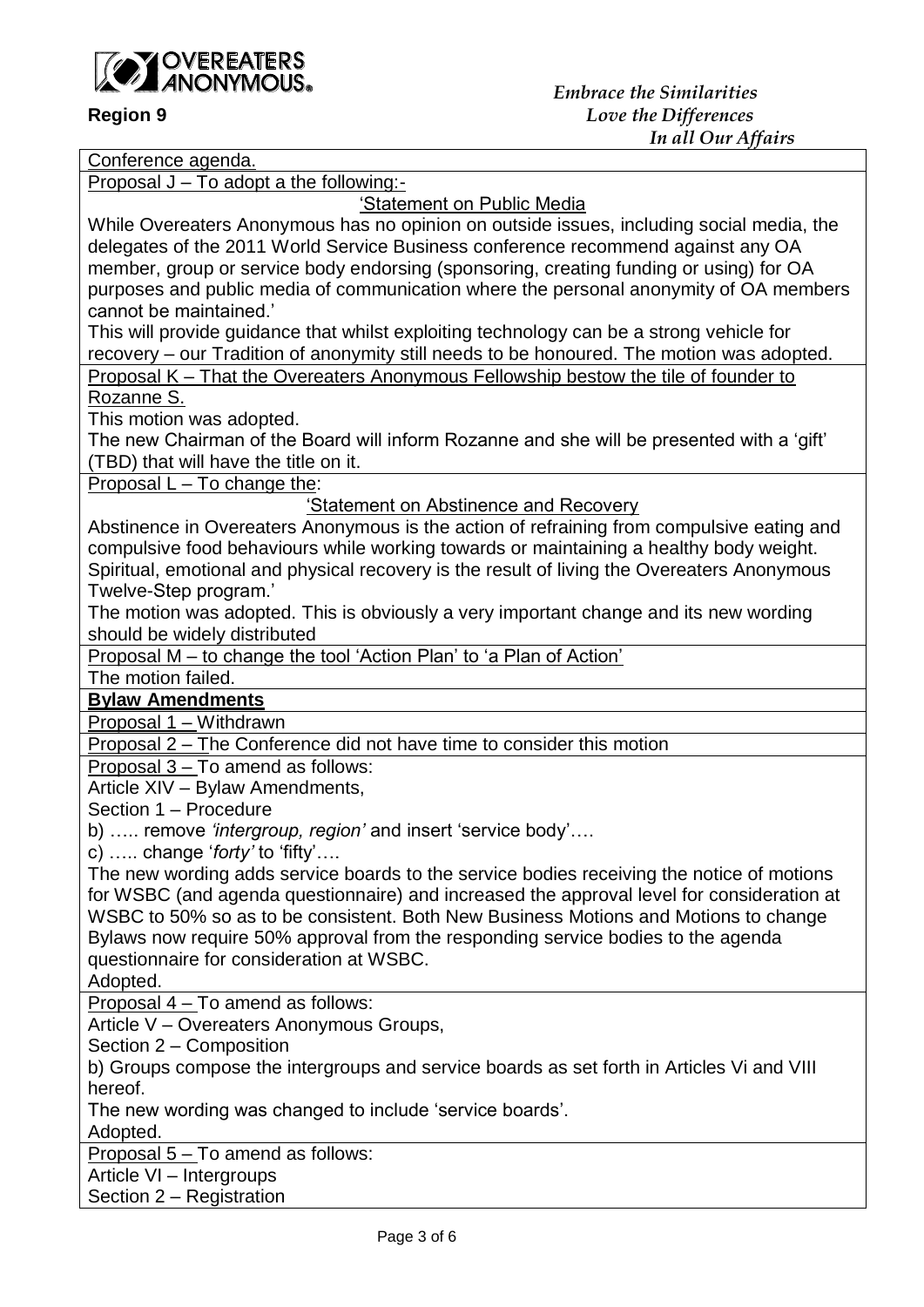

*In all Our Affairs*

b) Each intergroup shall submit a copy of its bylaws and/or summary of purpose to the WSO whenever it is either updated or revised. The new wording removes the subjective word 'significantly' and asks for submission for any changes. Adopted. Proposal  $6 - To$  amend as follows: Article VII – Regions Section 1 – Composition a) '…… Subject to BOT approval, language service boards that span more than one region may choose to affiliate with one of the regions its spans…... Adopted. Proposal 7 – To amend as follows: Article VII – Regions Section 2 – Region Assemblies There was an error in the motion that went out which was amended as follows before consideration. 'Regional assemblies whose members shall be called 'regional representatives' or 'RRs' shall convene at least once a year, after prior notice has been given to all intergroups, national/language service boards and unaffiliated member groups, for the election of officers and the selection of nominees for regional trustee for that region.' The motion was always intended to read as above and just removes the exception for an annual assembly that was in place at one time for our region. The original wording included 'service bodies' which implied virtual service boards but these do not affiliate to a region. Adopted. Proposal 8 – To amend as follows: Article VII – Regions Section 3 – Registration b) Each region shall submit a copy of its bylaws and/or summary of purpose to the WSO whenever it is either updated or revised. Refer 5 above for comment. Adopted. Proposal 9 – To amend as follows: Article VIII – Service Boards Section 3 – Registration b) Each service board shall submit a copy of its bylaws and/or summary of purpose to the WSO whenever it is either updated or revised. Refer 5 above for comment. Adopted. Proposal 10 – To amend as follows: Article IX – Board of Trustees, Section 2 – Duties and Responsibilities, b) 6) To call to the attention of any group or service body any non-adherence to the Twelve Traditions or the Twelve Concepts of OA Service which the trustee believes the group or service body has made, acting only in an advisory capacity in matters affecting Overeaters Anonymous as a whole. Adopted. Proposal 11 – To amend as follows: Article IX – Board of Trustees,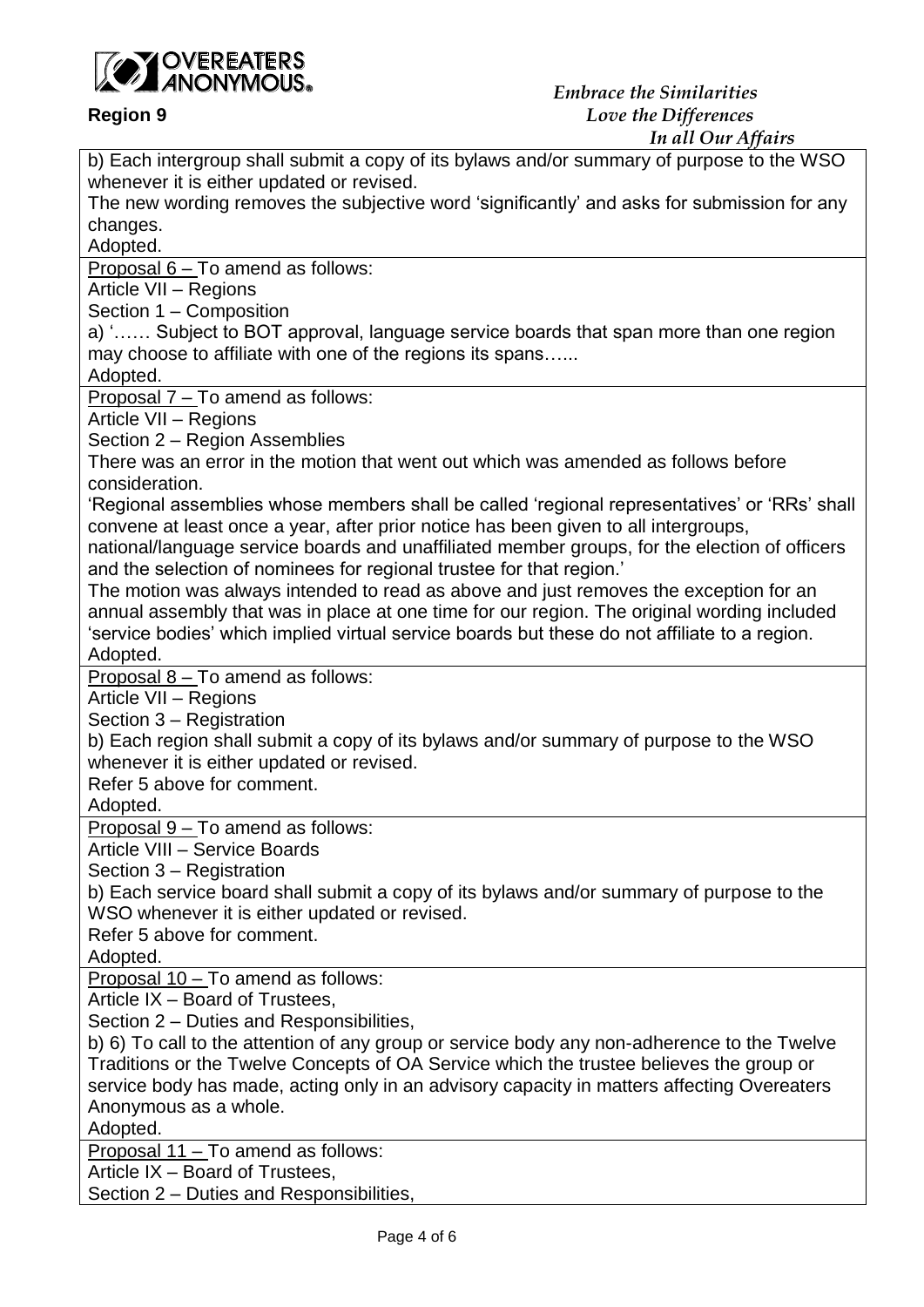

b) 9) To furnish counsel and guidance to the members, groups and service bodies. The new wording adds service bodies. Adopted.

Proposal 12 – To amend as follows:

Article IX – Board of Trustees,

Section 7 – Vacancies,

a) Regional Trustees

 2) …. Regions may affirm the nominations in a manner determined by the region….. The motion also removed the word 'duly' from the section repeated above. The new wording effectively makes it clear that regions having a trustee vacancy may affirm nominations in the manner they chose.

Adopted.

Proposal 13 – To amend as follows:

Article X – Meetings of Delegates

Section 3 – Delegates

c) Qualifications/Selection

3) Countries without intergroups or national/language service boards which seek representation at the annual Conference…..

The new wording adds 'national/language service boards.

Adopted.

Proposal 14 – To amend as follows:

Article X – Meetings of Delegates

Section 4 – Notice,

Notice of the regular annual Conference and all special meetings of delegates shall be given to each registered service body…….

The motion added virtual service boards to the list of service bodies that receive notice of Conference, is more concise and clarifies that only registered service bodies may send delegates.

Adopted.

Proposal 15 – To amend as follows:

Article IX – Board of Trustees,

Section 5 – Nomination of Trustees,

c) General Service Trustees

 1) All applicants for open position(s) of general service trustee must submit their resume to the Board of Trustees ninety days prior to the annual Conference. Such resumes must be affirmed by a majority vote of the nominee's intergroup/service board or a region in which the nominee has recently served, or a majority vote of the Board of Trustees if the nominee is a sitting trustee.'

The new wording was changed to include 'service board' and to change the wording 'incumbent trustee' to 'sitting trustee'.

Adopted.

Proposal 16 – To amend by adding as follows:

Article X – Meetings of Delegates

Section 8 – Business Agenda

c) New business to be placed on the agenda ……..….. shall be approved by fifty percent of all intergroups and service boards responding to the agenda questionnaire….

The new wording adds service boards.

Adopted.

Proposal 17 – To amend by adding as follows: